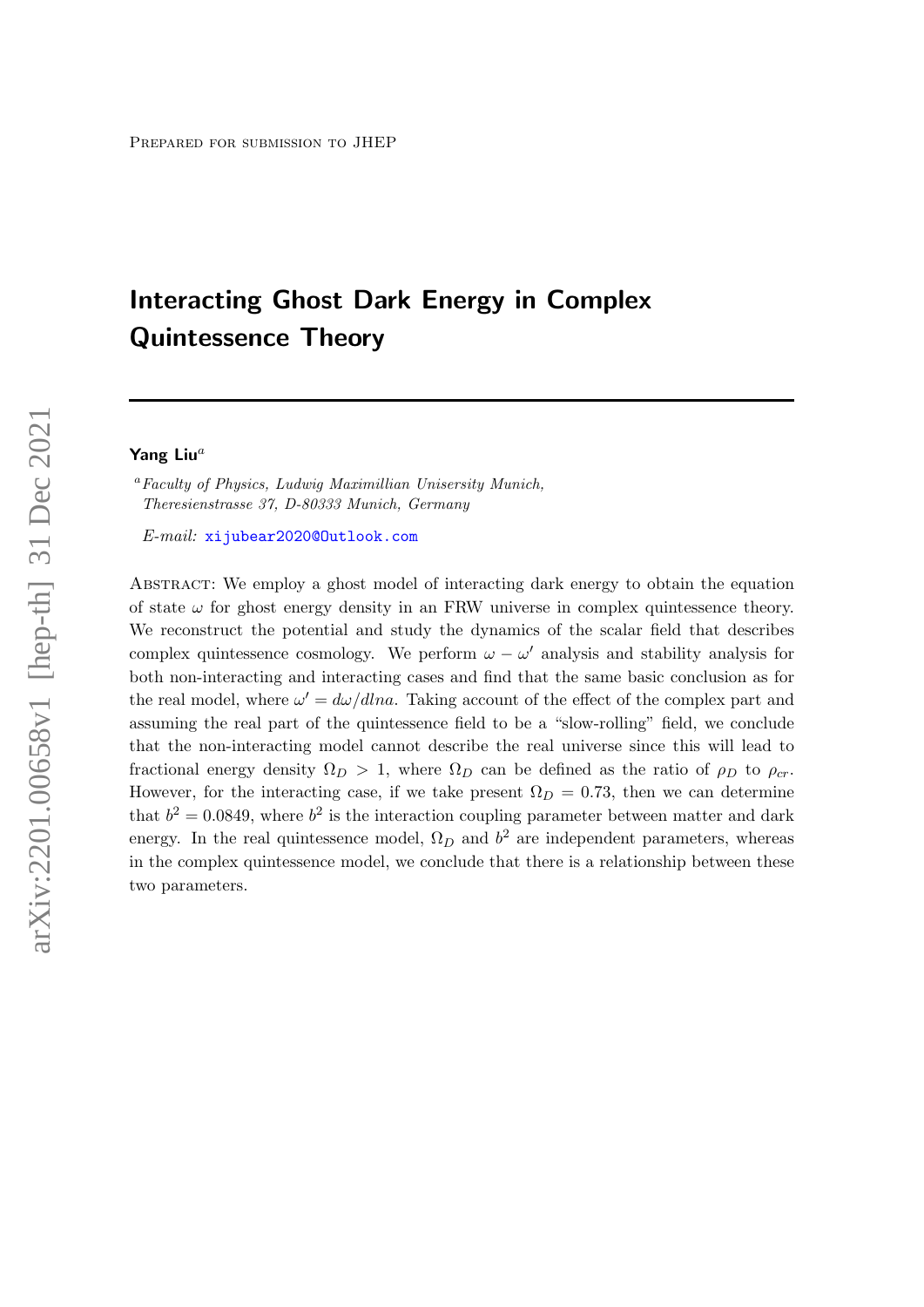#### Contents

|                | 1 Introduction                                                                         |                |
|----------------|----------------------------------------------------------------------------------------|----------------|
|                | 2 The Basics                                                                           | 3              |
|                | The Complex Quintessence Field<br>2.1                                                  | 3              |
|                | Ghost Dark Energy<br>2.2                                                               | $\overline{4}$ |
|                | 3 The Complex Quintessence Field as Ghost Dark Energy in an FRW Uni-<br>verse          | 5              |
|                |                                                                                        |                |
|                | 4 Interacting Ghost Dark Energy in an FRW Universe in Complex Quint-<br>essence Theory | 9              |
| 5 <sub>1</sub> | <b>Summary and Discussion</b>                                                          | 13             |

#### <span id="page-1-0"></span>1 Introduction

The accelerated expansion of the universe has been convincingly substantiated by observations on type Ia supernovae [1,2,3], Large Scale Structure [4,5] and Cosmic Microwave Background anisotropies [6]. In order to explain the reasons for the expansion of the universe, cosmologists have proposed many theoretical models. The most well-accepted explanation at present is dark energy. Dark energy has a negative pressure which leads to an accelerated expansion of universe. However, the nature and cosmological origin of dark energy has not yet been identified.

The most obvious candidate for explaining the nature and origin of dark energy is the cosmological constant [7,8] which has the equation of state  $p = -\rho$ . However, this explanation itself inevitably leads to further difficulties, such as "the fine-tuning problem" etc. In view of this, a series of alternative theoretical models have been proposed. In particular, a group of scalar field dark energy theories including quintessence [9], K-essence [10], tachyon [11], phantom [12], ghost condensate [13, 14] and quintom [15], braneworld models [16], interacting dark energy models [17], and Chaplygin gas models [18] etc. have been widely studied.

In addition to the degrees of freedom that already exist in standard cosmological models, most dark energy models introduce even further degrees of freedom. Introducing such further degrees of freedom requires studying their properties and the further consequences arising from them in modeling the universe. In view of this, those new suggestions on the origin of dark energy have been made and which do not require introducing further unknown degrees of freedom whilst yielding the necessary cosmic expansion with a dark energy value of the correct magnitude are of particular interest. Among these models,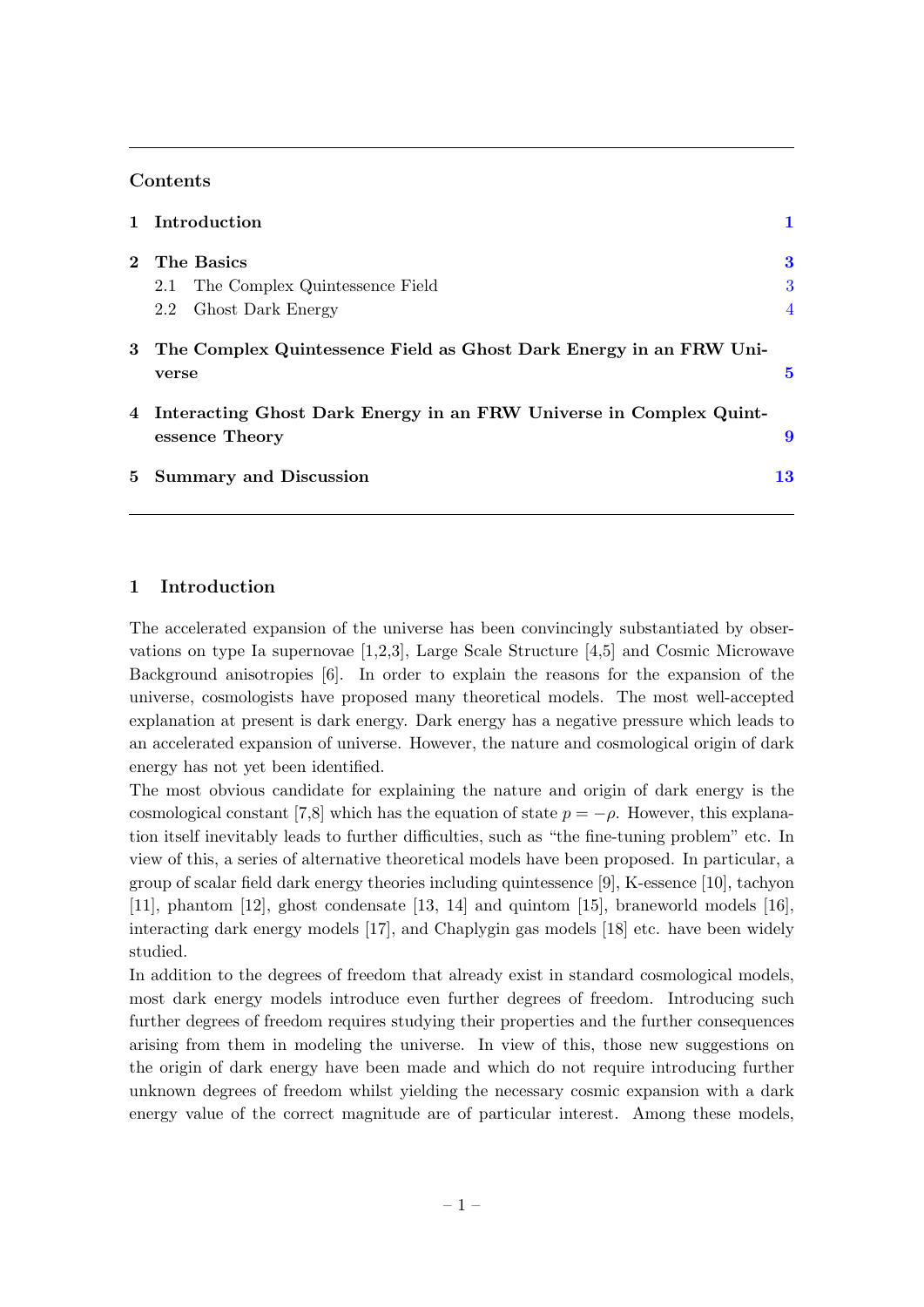ghost dark energy (GDE) which uses the so-called Veneziano ghost to account for the observed accelerated expansion of the universe [19,20] is one well-known example. In the GDE model, the cosmological constant is considered to originate from the contribution of ghost fields, which are predicted to exist according to low energy effective theory [21]-[25]. The ghosts are introduced in order to resolve the  $U(1)$  problem [21]-[25]. It is claimed that the Veneziano ghost field provides important physical spacetime effects within nontopological or dynamic spacetime. The ghost field in curved space leads to a small vacuum energy density which is proportional to  $\Lambda^3_{QCD}H$ , where  $\Lambda^3$  is the QCD mass scale and H is the Hubble constant [25]-[27]. The advantages of this model are that it does not require the introduction of any new parameters or degrees of freedom and that it can be totally embedded in the standard model as well as general relativity. The dynamic behaviour of this model is presented in ref.[27].

One initial example of scalar-field theory is so-called "quintessence" [9], which is described by a scalar field Q having a slowly decreasing potential  $V(Q)$ . If the field evolves slowly enough, the kinetic energy density is less than the potential energy density, resulting in negative pressure, which means that the universe will experience an accelerated expansion. Zlatev, Wang and Steinhardt [28] as well as Huterer and Turner [29] have considered the basic properties of real "quintessence" theory. In most of the subsequent papers, real scalar field cases were considered with only a few papers dealing with complex field cases. Gu and Hwang [30] pointed out the possibility of using a complex scalar field for the quintessence as a way of explaining the acceleration of the universe. Extending the ideas of Huterer and Turner [29] they derived reconstruction equations for the complex field, which demonstrated the feasibility of using complex scalar fields whilst maintaining the uniqueness of the inverse problem. However, Gu and Hwang [26] did not explore the possibility of using a dark energy model in a complex scalar field and more particularly in complex "quintessence" theory. In this paper, we consider the correspondence between ghost dark energy and the complex "quintessence" model with the latter being a source of the former. We first review the basics of complex quintessence field theory as well as ghost dark matter and propose a correspondence between the ghost dark energy scenario and the complex quintessence model. We then reconstruct the potential and study the dynamics of a scalar field that describes complex quintessence cosmology. In section 3, we preform the  $\omega - \omega'$ analysis and the stability analysis for the non-interacting case, and we find that the basic conclusion is the same as the real model. Taking account of the effect of the complex part and assuming the real part of the quintessence field to be a "slow-rolling" field, we suggest that a non-interacting model cannot describe the real universe since this will lead to  $\Omega_D > 1$ . In section 4, we conduct the  $\omega - \omega'$  analysis and the stability analysis for the interacting case, which has the same result as for the real model. Considering the contribution of the complex part of quintessence, regarding real part as a "slow-rolling" field and taking  $\Omega_D = 0.73$ , then we can determine that  $b^2 = 0.0849$ , which is consistent with the observational data.[31] In the real quintessence model,  $\Omega_D$  and  $b^2$  are independent parameters, whereas in the complex quintessence model these two parameters are interrelated.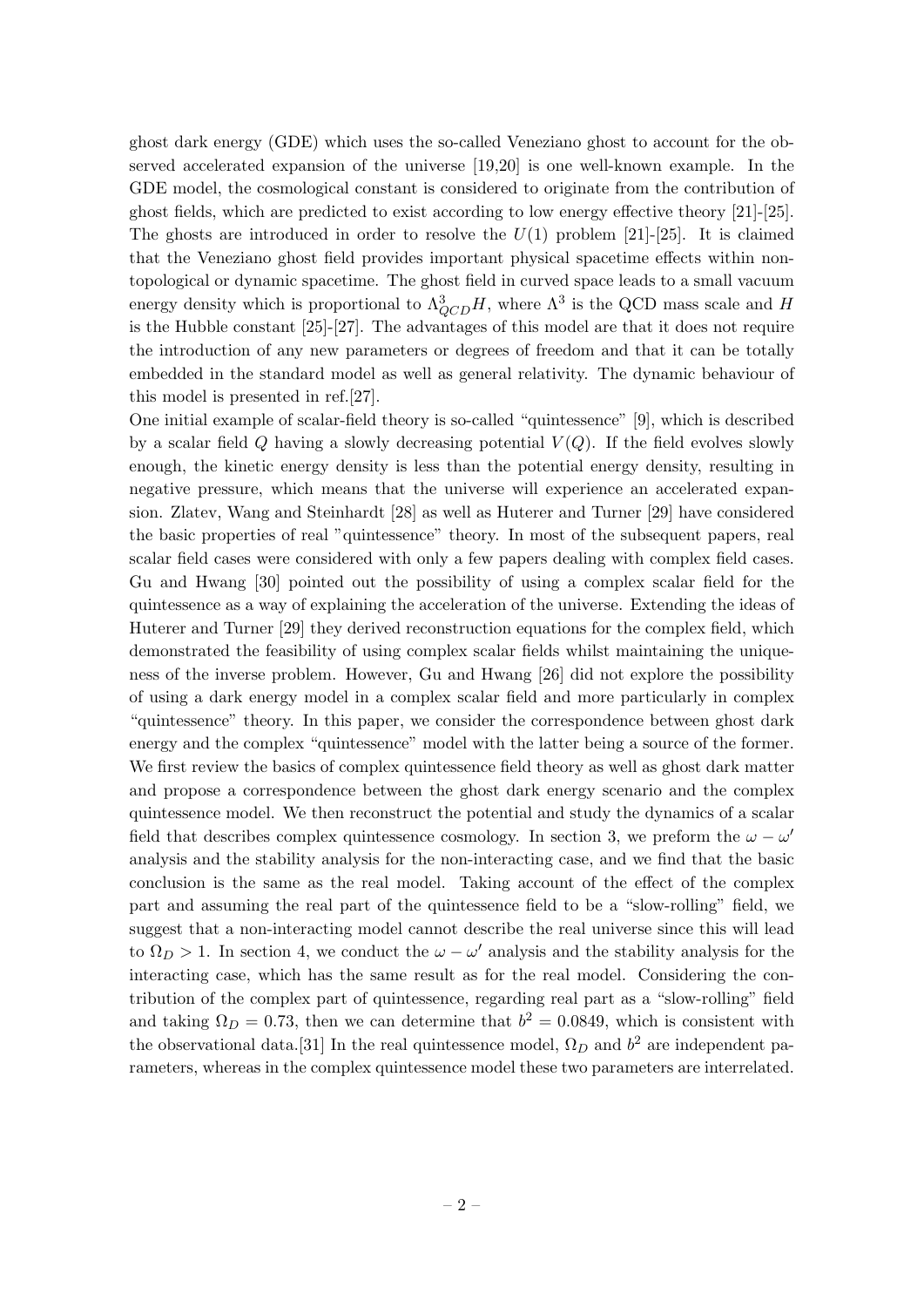## <span id="page-3-0"></span>2 The Basics

#### <span id="page-3-1"></span>2.1 The Complex Quintessence Field

We consider the Friedmann-Robertson-Walker (FRW) metric

$$
ds^{2} = -dt^{2} + a^{2}(t)\left(\frac{dr^{2}}{1 - kr^{2}} + r^{2}d\Omega^{2}\right)
$$
\n(2.1)

where k is the curvature of space, and  $k = 0, 1, -1$  for a flat, a closed and an open universe respectively. The action of the universe is given by

$$
S = \int d^4x \sqrt{-g} \left(\frac{1}{16\pi G}R + \rho_m + \mathcal{L}_{\Phi}\right)
$$
 (2.2)

where g is the determinant of the metric tensor  $g_{\mu\nu}$ , G is the Newton's constant, R is the Ricci scalar,  $\rho_m$  is the density of ordinary matter, and  $\mathcal{L}_{\Phi}$  is the Lagrangian density of the complex quintessence field  $\Phi$  given by:

$$
\mathcal{L}_{\Phi} = -\frac{1}{2}g^{\mu\nu}(\partial_{\mu}\Phi^*)(\partial_{\nu}\Phi) - V(|\Phi|)
$$
\n(2.3)

Here  $\mu, \nu = 0, 1, 2, 3$ . We have assumed that in eq.(2.3) that the potential V depends solely on the absolute value of the complex quintessence field:  $|\Phi|$ .[30]

We can express  $\Phi$  in terms of amplitude  $\phi$  and phase  $\theta$  to as,

$$
\Phi(x) = \phi(x)e^{i\theta(x)}\tag{2.4}
$$

Or more precisely,  $\Phi(t) = \phi(t)e^{i\theta(t)}$ . We can then rewrite eq.(2.3) as

$$
\mathcal{L}_{\Phi} = -\frac{1}{2}g^{\mu\nu}(\partial_{\mu}\phi)(\partial_{\nu}\phi) - \frac{1}{2}\phi^{2}g^{\mu\nu}(\partial_{\mu}\theta)(\partial_{\nu}\theta) - V(\phi)
$$
\n(2.5)

By employing the metric of eq. $(2.1)$ , we have the following equations:

$$
H^{2} \equiv \left(\frac{\dot{a}}{a}\right)^{2} = \frac{8\pi G}{3}\rho - \frac{k}{a^{2}} = \frac{8\pi G}{3}\{\rho_{m} + \frac{1}{2}(\dot{\phi}^{2} + \phi^{2}\dot{\theta}^{2}) + V(\phi)\} - \frac{k}{a^{2}}\tag{2.6}
$$

$$
(\frac{\ddot{a}}{a})^2 = -\frac{4\pi G}{3}(\rho + 3p) = -\frac{8\pi G}{3}\left\{\frac{1}{2}\rho_m + (\dot{\phi}^2 + \phi^2\dot{\theta}^2) - V(\phi)\right\}
$$
(2.7)

$$
\ddot{\phi} + 3H\dot{\phi} - \dot{\theta}^2\phi + V'(\phi) = 0
$$
\n(2.8)

$$
\ddot{\theta} + (2\frac{\dot{\phi}}{\phi} + 3H)\dot{\theta} = 0
$$
\n(2.9)

where  $H$  is the Hubble parameter, dot and prime represent derivatives with respect to  $t$ and  $\phi$  respectively,  $\rho$  is the energy density where  $\rho = \rho_{\Phi} + \rho_m$ , and p is the pressure. Eqs.  $(2.6)$ – $(2.9)$  are the fundamental equations which govern the evolution of the universe. Eq. (2.6) and (2.7) are Friedmann equations for this model. From eq.(2.5) we can derive the energy density  $\rho_{\Phi}$  and pressure  $p_{\Phi}$  to be:

$$
\rho_{\Phi} = \frac{1}{2}(\dot{\phi}^2 + \phi^2 \dot{\theta}^2) + V(\phi)
$$
\n(2.10)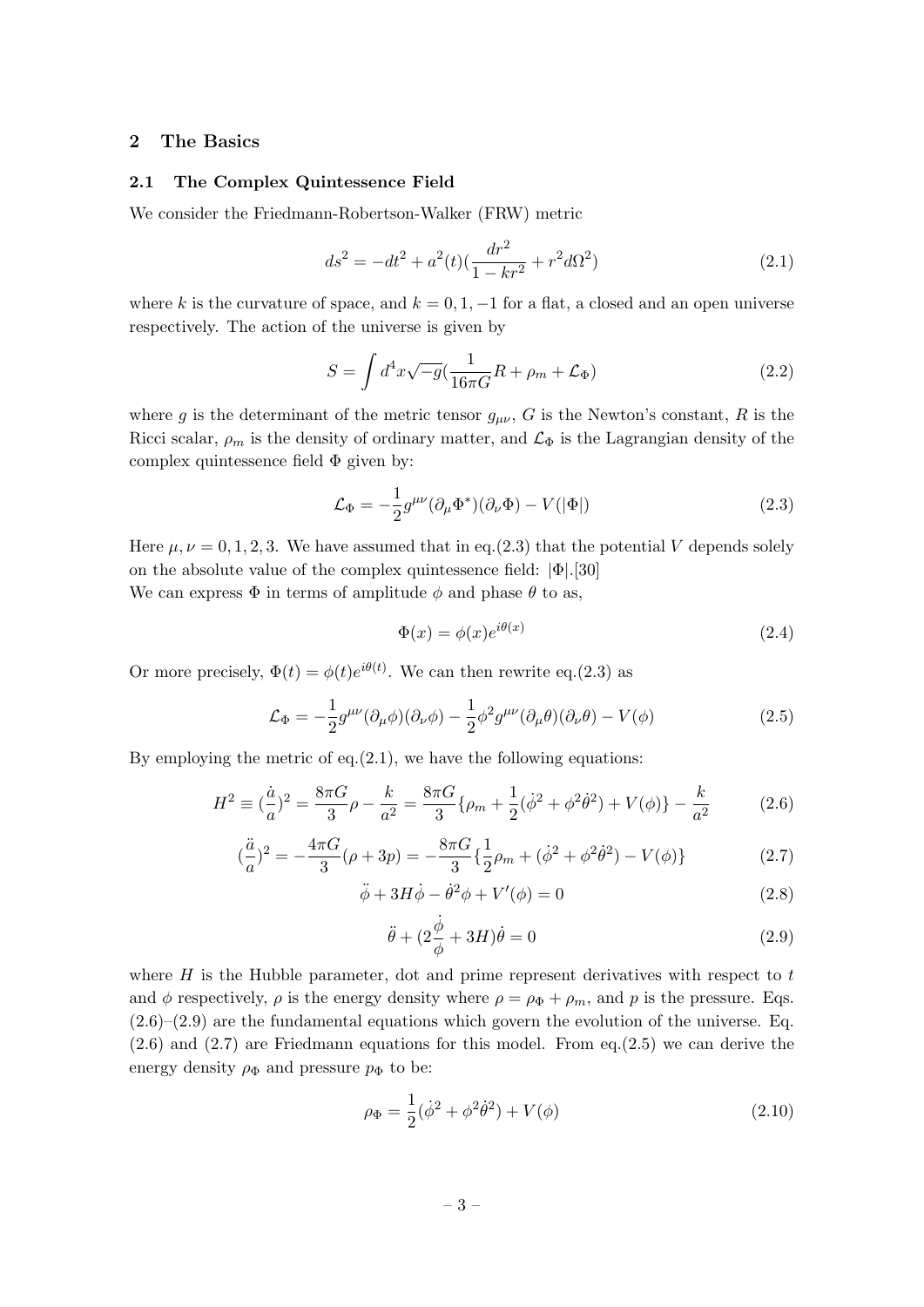$$
p_{\Phi} = \frac{1}{2}(\dot{\phi}^2 + \phi^2 \dot{\theta}^2) - V(\phi)
$$
 (2.11)

Eq.(2.9) can be solved to yield the "angular velocity", i.e. the time derivative of  $\theta$  which is given by

$$
\dot{\theta} = \frac{\omega}{a^3 \phi^2} \tag{2.12}
$$

where  $\omega$  is an integration constant which is determined by the value of  $\dot{\theta}$  initially or at some specific time. By using eq.(2.12), eqs. (2.6)-(2.9) can be rewritten in terms of  $\phi$ , as presented in detail in ref.[30] to which reference is made.

#### <span id="page-4-0"></span>2.2 Ghost Dark Energy

Following ref.[31], let us breifly review the ghost dark energy model briefly. For a non-flat FRW universe filled with dark energy and dust (dark matter), the corresponding Friedmann equation is written as

$$
H^{2} + \frac{k}{a^{2}} = \frac{8\pi G}{3}(\rho_{m} + \rho_{D})
$$
\n(2.13)

where  $\rho_D$  and  $\rho_m$  are the energy densities of dark energy and pressureless matter respectively.

The ghost energy density in standard cosmology is defined by

$$
\rho_D = \alpha H \tag{2.14}
$$

where  $\alpha$  denotes a constant of order  $\Lambda_{QCD}^3$  and  $\Lambda_{QCD}$  represents the QCD mass scale and H is the Hubble constant. Here  $\Lambda_{QCD}$  is approximately equal to  $100MeV$  and H is approximately equal to  $10^{-33}$ eV, so  $\Lambda^3_{QCD}H$  gives the correct order of magnitude (3 ×  $10^{-3}eV$ <sup>4</sup> for the presently observed dark energy value. This numerical coincidence is quite remarkable and also means that this model can obviate the fine-tuning problem [19,20]. We define the curvature energy density  $\rho_k$  and the critical energy density  $\rho_{cr}$  as usual as:

$$
\rho_k = \frac{3k}{8\pi G a^2} \tag{2.15}
$$

$$
\rho_{cr} = 3M_p^2 H^2 \tag{2.16}
$$

We also introduce three fractional energy densities  $\Omega_D$ ,  $\Omega_m$  and  $\Omega_k$ :

$$
\Omega_D = \frac{\rho_D}{\rho_{cr}} = \frac{\alpha}{3M_p^2 H} \tag{2.17}
$$

$$
\Omega_m = \frac{\rho_m}{\rho_{cr}} = \frac{\rho_m}{3M_p^2 H^2} \tag{2.18}
$$

$$
\Omega_k = \frac{\rho_k}{\rho_{cr}} = \frac{k}{H^2 a^2} \tag{2.19}
$$

Then the Friedmann equation can then be written as:

$$
1 + \Omega_k = \Omega_D + \Omega_m \tag{2.20}
$$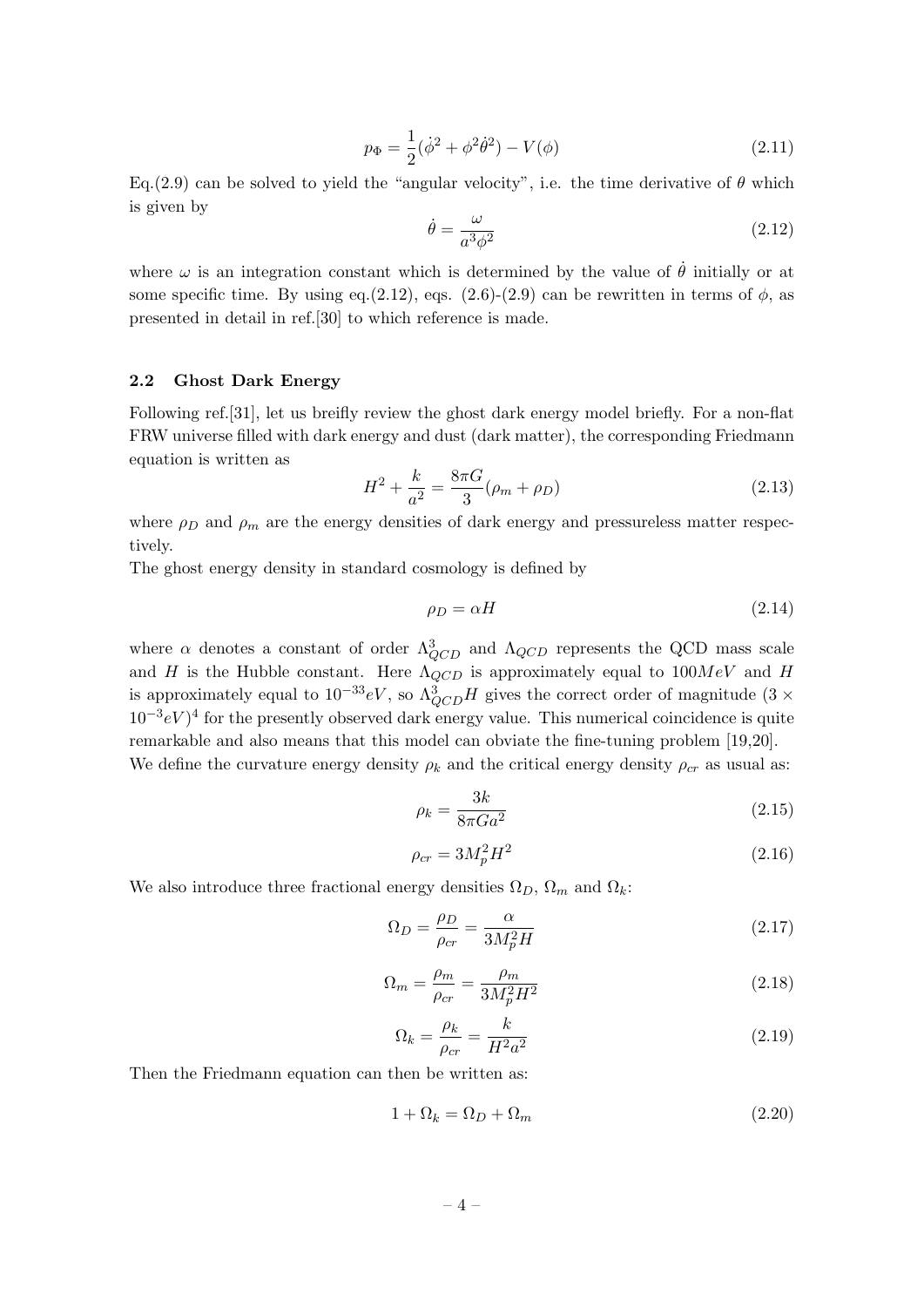If there is no interaction between matter and ghost dark energy, i.e.,

$$
\dot{\rho}_D + 3H\rho_D(1 + \omega_D) = 0 \tag{2.21}
$$

$$
\dot{\rho}_m + 3H\rho_m = 0\tag{2.22}
$$

then for the ghost dark energy density the equation of state [31,32] can be derived to be:

$$
\omega_D = -\frac{1}{2 - \Omega_D} (1 - \frac{\Omega_k}{3})
$$
\n(2.23)

If there is an interaction between matter and ghost dark energy, i.e.,

$$
\dot{\rho}_D + 3H\rho_D(1+\omega_D) = -Q\tag{2.24}
$$

$$
\dot{\rho}_m + 3H\rho_m = Q \tag{2.25}
$$

where  $Q$  is the interaction term, then we define  $Q$  as

$$
Q = 3b^2 H(\rho_m + \rho_D) = 3b^2 H \rho_D (1 + u)
$$
\n(2.26)

with  $b^2$  a coupling parameter. Here u is defined as

$$
u = \frac{\rho_m}{\rho_D} = \frac{\Omega_m}{\Omega_D} = \frac{1 - \Omega_D}{\Omega_D} \tag{2.27}
$$

Under these assumptions for the ghost dark energy density, the equation of state [31,32] can be derived to be:

$$
\omega_D = -\frac{1}{2 - \Omega_D} \left( 1 - \frac{\Omega_k}{3} + \frac{2b^2}{\Omega_D} (1 + \Omega_k) \right) \tag{2.28}
$$

Further details of ghost dark energy can be found in ref. [31,32] to which reference is made.

# <span id="page-5-0"></span>3 The Complex Quintessence Field as Ghost Dark Energy in an FRW Universe

Considering first the case without interaction and establishing the correspondence between the energy density of the complex quintessence field and ghost dark energy, then using eq.(2.10), (2.12) and (2.14), we obtain

$$
\rho_D = \frac{1}{2}(\dot{\phi}^2 + \frac{\omega^2}{a^6 \phi^2}) + V(\phi) = \alpha H \tag{3.1}
$$

For brevity, if we set

$$
A = \frac{1}{2}(\dot{\phi}^2 + \frac{\omega^2}{a^6 \phi^2})
$$
\n(3.2)

then we have

$$
V(\phi) = \alpha H - A \tag{3.3}
$$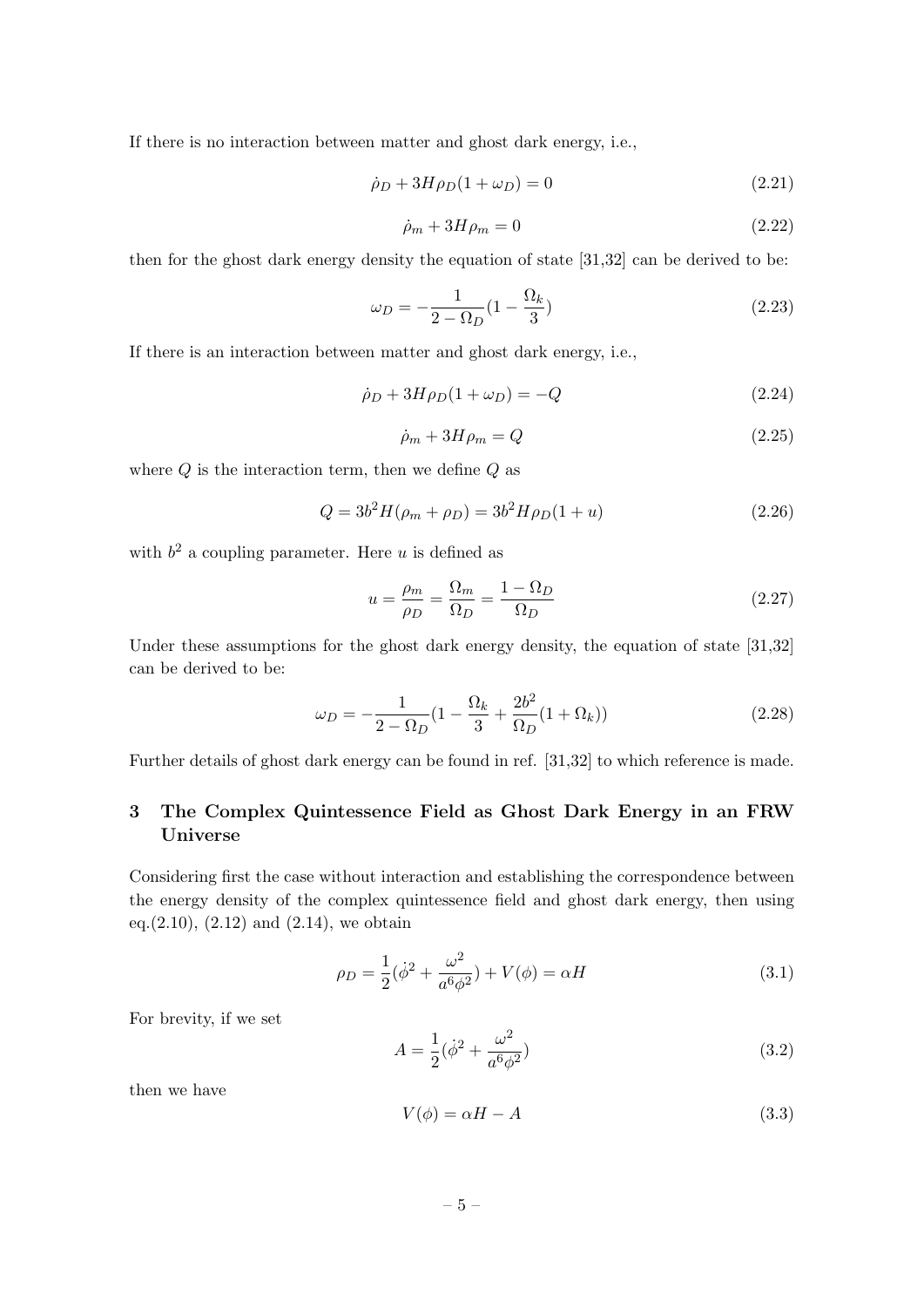On the other hand, if we establish the correspondence between the energy density of the complex quintessence field and the ghost dark energy, then we have

$$
\omega_{\Phi} \equiv \frac{p_{\Phi}}{\rho_{\Phi}} = \omega_D \tag{3.4}
$$

Combining eq. $(2.10)$ ,  $(2.11)$  and  $(2.23)$ , we obtain

$$
\frac{A - V(\phi)}{A + V(\phi)} = -\frac{1}{2 - \Omega_D}(1 - \frac{\Omega_k}{3})
$$
\n(3.5)

Rewriting the potential  $V(\phi)$  gives

$$
V(\phi) = \frac{3 - \Omega_D - \frac{\Omega_k}{3}}{1 - \Omega_D + \frac{\Omega_k}{3}} A
$$
\n(3.6)

Combining eq.  $(3.3)$  and  $(3.6)$ , gives

$$
\frac{3 - \Omega_D - \frac{\Omega_k}{3}}{1 - \Omega_D + \frac{\Omega_k}{3}} A = \alpha H - A
$$
\n(3.7)

so that, then we have

$$
H = \frac{1}{\alpha} \left( \frac{4 - 2\Omega_D}{1 - \Omega_D + \frac{\Omega_k}{3}} \right) A \tag{3.8}
$$

In this article, we principally consider the case for  $k = 0$ . We will conduct  $\omega - \omega'$  analysis, stability analysis and further physical interpretation for the non-interacting model.

The  $\omega - \omega'$  analysis is an important tool to discriminate different models as was first proposed in ref.[33] and subsequently extended in ref.[34,35]. Here  $\omega$  is the equation-ofstate parameter  $\omega \equiv p/\rho$ , while  $\omega'$  is the derivative of  $\omega$  with respect to lna. Based on ref.[31], in flat space  $k = 0$ , so we have

$$
\frac{d\Omega_D}{dlna} = 3\Omega_D \frac{1 - \Omega_D}{2 - \Omega_D} \tag{3.9}
$$

and

$$
\omega_D = -\frac{1}{2 - \Omega_D} \tag{3.10}
$$

So that we obtain

$$
\frac{d\omega_D}{dlna} = -\frac{3\Omega_D(1 - \Omega_D)}{(2 - \Omega_D)^3} \tag{3.11}
$$

Based on eq.  $(3.10)$ , eq.  $(3.11)$  can be rewritten as

$$
\frac{d\omega_D}{dlna} = -3\omega_D^3(2+1/\omega_D)(1+1/\omega_D) \tag{3.12}
$$

where  $-1 < \omega_D < -\frac{1}{2}$  $\frac{1}{2}$ . From eq.(3.12), we know that  $\frac{d\omega_D}{dlna}$  is always negative, namely,  $\omega$ decreases monotonically with the increase of lna. Figure 1 shows the evolution trajectories of  $\omega - \omega'$ . From Fig.1, we know that when  $\omega_D$  is about 0.8,  $\omega'_D$  has a minimum. In addition, when  $\omega_D$  equals to  $-1$  or  $-0.5$ ,  $\omega'_D$  equals to 0.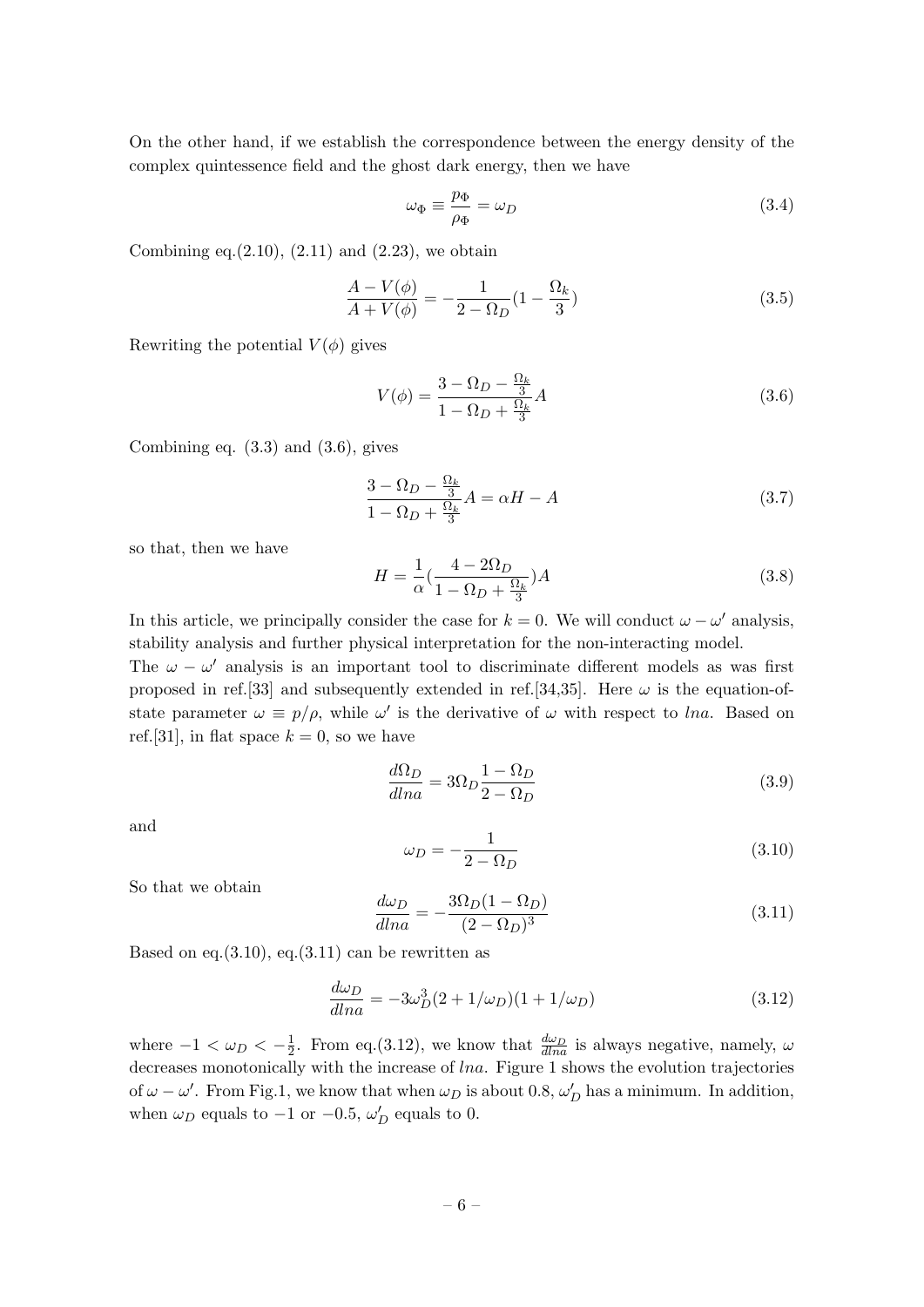

**Figure 1.** Evolution trajectories of  $\omega_D - \omega'_D$  for the non-interacting case

We can also determine the stability of this model by defining the velocity of sound according to,

$$
v_s^2(z) \equiv dp_D/d\rho_D = \frac{dp_D/dz}{d\rho_D/dz} \tag{3.13}
$$

where  $1 + z = a^{-1}$  and z is the redshift. In flat space,  $k = 0$ , the Hubble constant H can be written as [31]

$$
H = \frac{\alpha(1+u)}{3M_p^2} \tag{3.14}
$$

where  $M_p^2 = 1/8\pi G$  and  $u = \rho_m/\rho_D$ . We can then obtain,

$$
\frac{dH}{da} = -\frac{\alpha}{M_p^2 \Omega_D a} \frac{1 - \Omega_D}{2 - \Omega_D} \tag{3.15}
$$

Then we have

$$
\frac{d\rho_D}{dz} = \alpha \frac{dH}{dz} = \alpha(-a^2)\frac{dH}{da} = \frac{\alpha^2 a}{M_p^2 \Omega_D} \frac{1 - \Omega_D}{2 - \Omega_D} > 0
$$
\n(3.16)

The stability of this model is therefore determined by the sign of  $dp_D/dz$ . Since  $p_D = \omega_D \rho_D$ , then

$$
\frac{dp_D}{dz} = \frac{d\omega_D}{dz}\rho_D + \omega\frac{d\rho_D}{dz} = -a\frac{d\omega_D}{dlna}\rho_D + \omega\frac{d\rho_D}{dz}
$$
(3.17)

Combining eq.  $(3.11)$ ,  $(3.13)$ ,  $(3.16)$  and eq.  $(3.17)$ , we can then derive that

$$
v_s^2 \equiv dp_D/d\rho_D = \frac{2\Omega_D - 2}{(2 - \Omega_D)^2}
$$
\n(3.18)

If we require this model to be stable, then  $v_s^2(z)$  must be larger than zero. Recalling eq.(3.18) this means that  $\Omega_D > 1$  which is impossible. Figure 2 shows the evolution of  $v_s^2$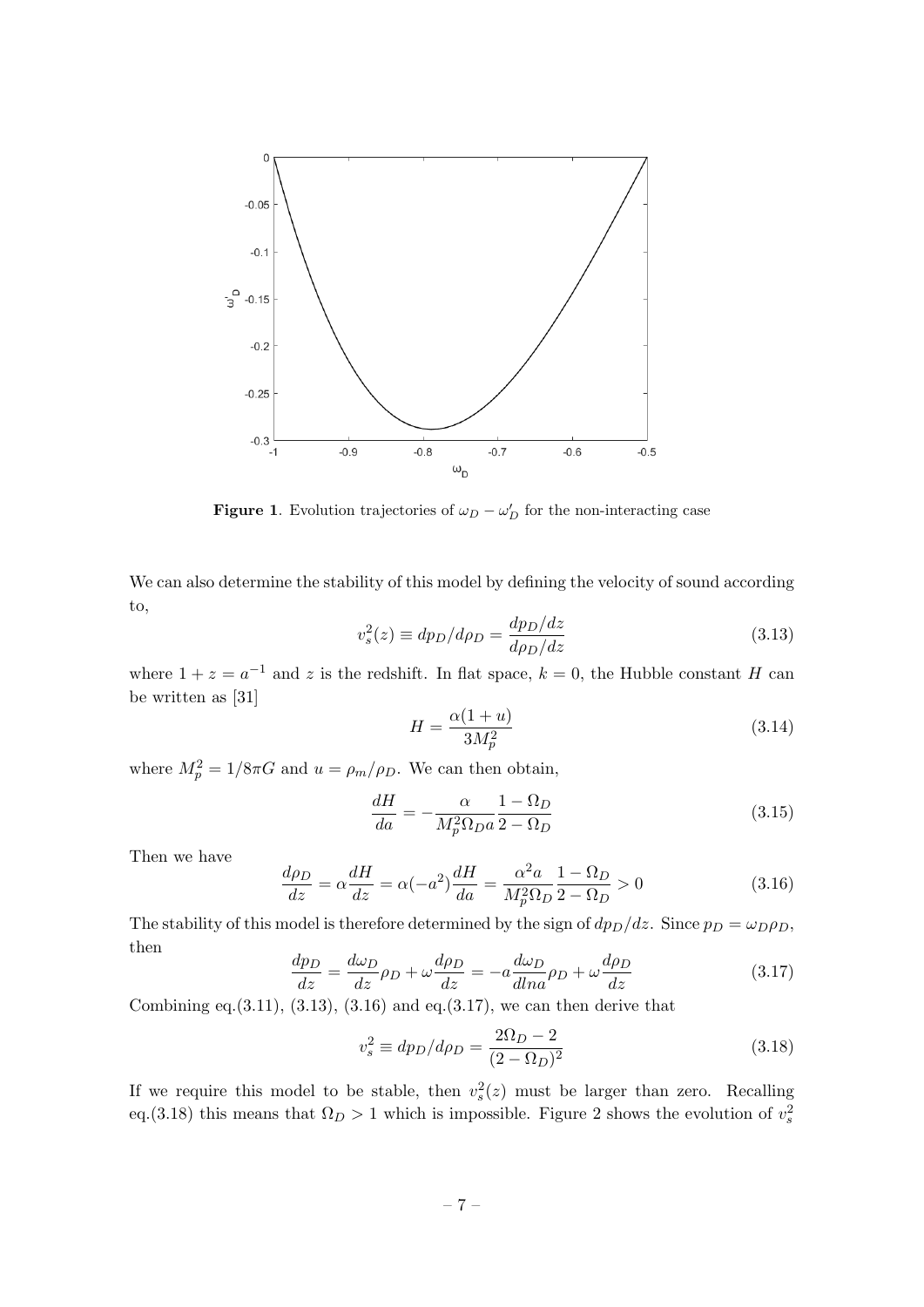against  $\Omega_D$  for the non-interacting case. Since the magnitude of the speed of sound cannot be negative , a non-interacting ghost dark energy dominated universe in the future cannot be expected to be the fate of the universe. In fact, this is a general conclusion for ghost dark energy model irrespective of whether the complex part of scalar field is considered or not. Similar results are presented in ref.[32] to which reference is made.



**Figure 2.** Evolution of the speed of sound squared  $v_s^2$  versus  $\Omega_D$  for the non-interacting case

We can expect that the above  $\omega - \omega'$  analysis and stability analysis for the complex quintessence model to yield the same results when using the real quintessence model, since the two analyses only involve the ghost dark energy model which is entirely unrelated to any effect from the complex part. We will now consider the effect of the complex part of the quintessence field. In this article, we restrict our considerations to the effect of a "slow-rolling field".

Combining eq. $(2.10)$ ,  $(2.11)$  and  $(3.2)$ , we can derive,

$$
\alpha H \frac{1 - \Omega_D}{2 - \Omega_D} = \dot{\phi}^2 + \frac{\omega^2}{a^6 \phi^2} \tag{3.19}
$$

Considering only a "slow-rolling" field, i.e., ignoring the term  $\dot{\phi}^2$ , we have

$$
\alpha H \frac{1 - \Omega_D}{2 - \Omega_D} = \frac{\omega^2}{a^6 \phi^2} \tag{3.20}
$$

So that

$$
\phi = \frac{\omega}{a^3} \sqrt{\frac{2 - \Omega_D}{(1 - \Omega_D)\alpha H}}
$$
\n(3.21)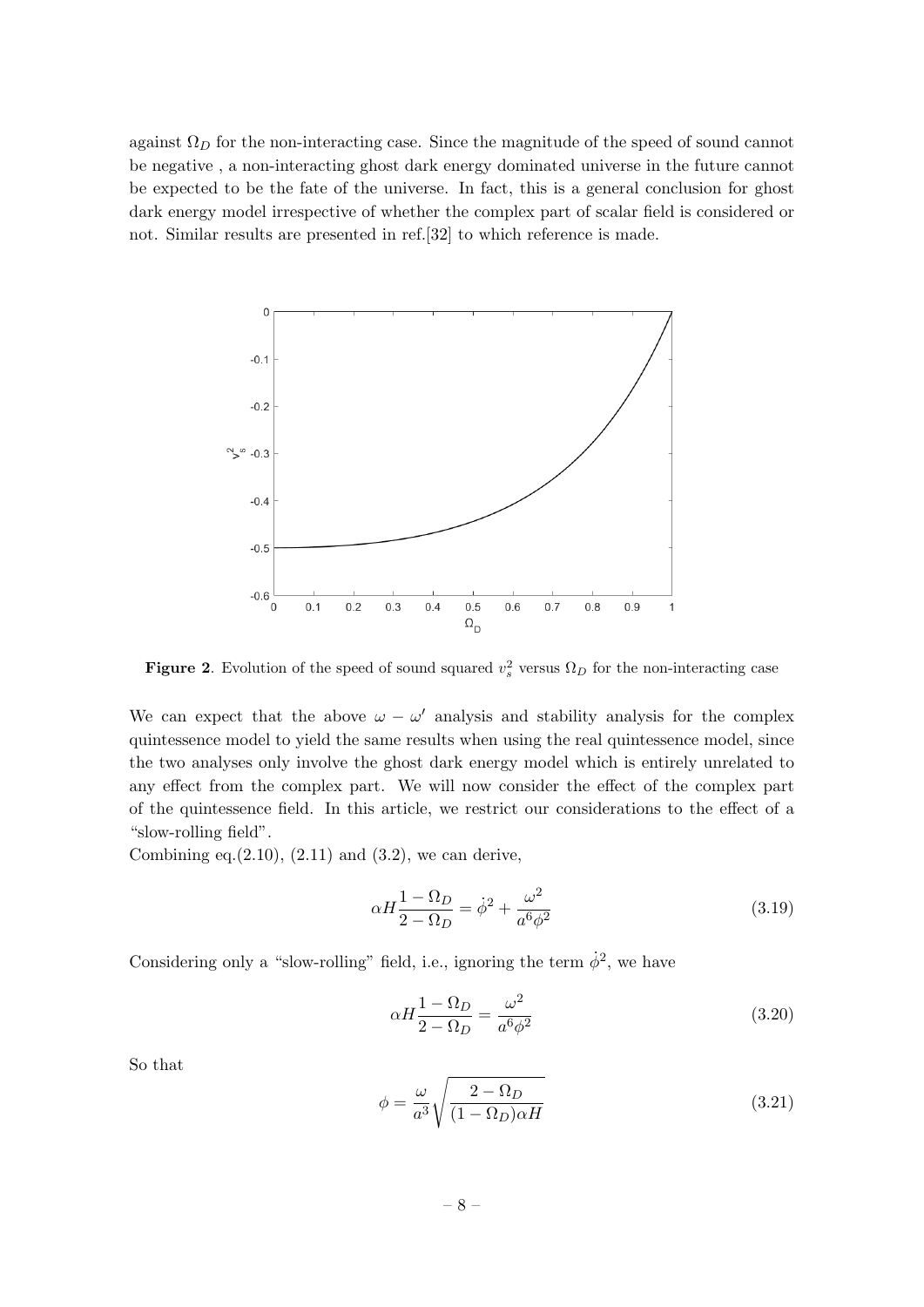We consider only the positive solution. Since  $\dot{\phi} = H \frac{d\phi}{dlna}$  and H cannot be ignored, then  $\frac{d\phi}{dlna} \approx 0$ . Combining eq.(3.9), (3.15) and (3.21), we have

$$
\frac{d\phi}{dlna} = \frac{-3\omega}{a^3} \sqrt{\frac{2-\Omega_D}{(1-\Omega_D)\alpha H}} + \frac{\omega}{2a^3} \frac{1}{\sqrt{\frac{2-\Omega_D}{(1-\Omega_D)\alpha H}}} \frac{3(\Omega_D^2 - 2\Omega_D + 2)}{\alpha H(\Omega_D^2 - 3\Omega_D + 2)} \approx 0
$$
\n(3.22)

After rearranging terms, we obtain,

$$
\Omega_D^2 - 6\Omega_D + 6 = 0\tag{3.23}
$$

Whose solutions are  $\Omega_D = 3 \pm \Omega$ √ 3, which is inconsistent with the assumption  $\Omega_D < 1$ . We can therefore conclude that, if we regard the complex quintessence field as ghost dark energy and make the "slow-rolling" field assumption, the non-interacting case cannot be used to describe the real universe. We therefore need to consider the case of interaction between matter and ghost dark energy. In the next section, we will determine the value of  $b^2$  in eq.(2.26).

# <span id="page-9-0"></span>4 Interacting Ghost Dark Energy in an FRW Universe in Complex Quintessence Theory

We now consider the case of interaction between matter and ghost dark energy. Combining eq.(2.17), (2.19) and (2.28), we obtain

$$
\omega_D = -\frac{1}{2 - \frac{\alpha}{3M_p^2 H}} \left\{ 1 - \frac{k}{3H^2 a^2} + \frac{6b^2 M_p^2 H}{\alpha} \left( 1 + \frac{k}{H^2 a^2} \right) \right\}
$$
(4.1)

In particular, for a flat universe,  $k = 0$  and  $\Omega_k = 0$ , then

$$
\omega_D = -\frac{1}{2 - \Omega_D} (1 + \frac{2b^2}{\Omega_D}) = -\frac{1}{2 - \frac{\alpha}{3M_p^2 H}} (1 + \frac{6b^2 M_p^2 H}{\alpha})
$$
(4.2)

For brevity, we set

$$
B = -\omega_D = \frac{1}{2 - \frac{\alpha}{3M_p^2 H}} \{ 1 - \frac{k}{3H^2 a^2} + \frac{6b^2 M_p^2 H}{\alpha} (1 + \frac{k}{H^2 a^2}) \}
$$
(4.3)

If we establish the correspondence between the energy density of the complex quintessence field and the ghost dark energy, then we obtain,

$$
\omega_D = \omega_{\Phi} \tag{4.4}
$$

that is to say,

$$
-B = \frac{A - V(\phi)}{A + V(\phi)}
$$
\n
$$
(4.5)
$$

so that we can obtain

$$
V(\phi) = -\frac{B+1}{B-1}A
$$
\n(4.6)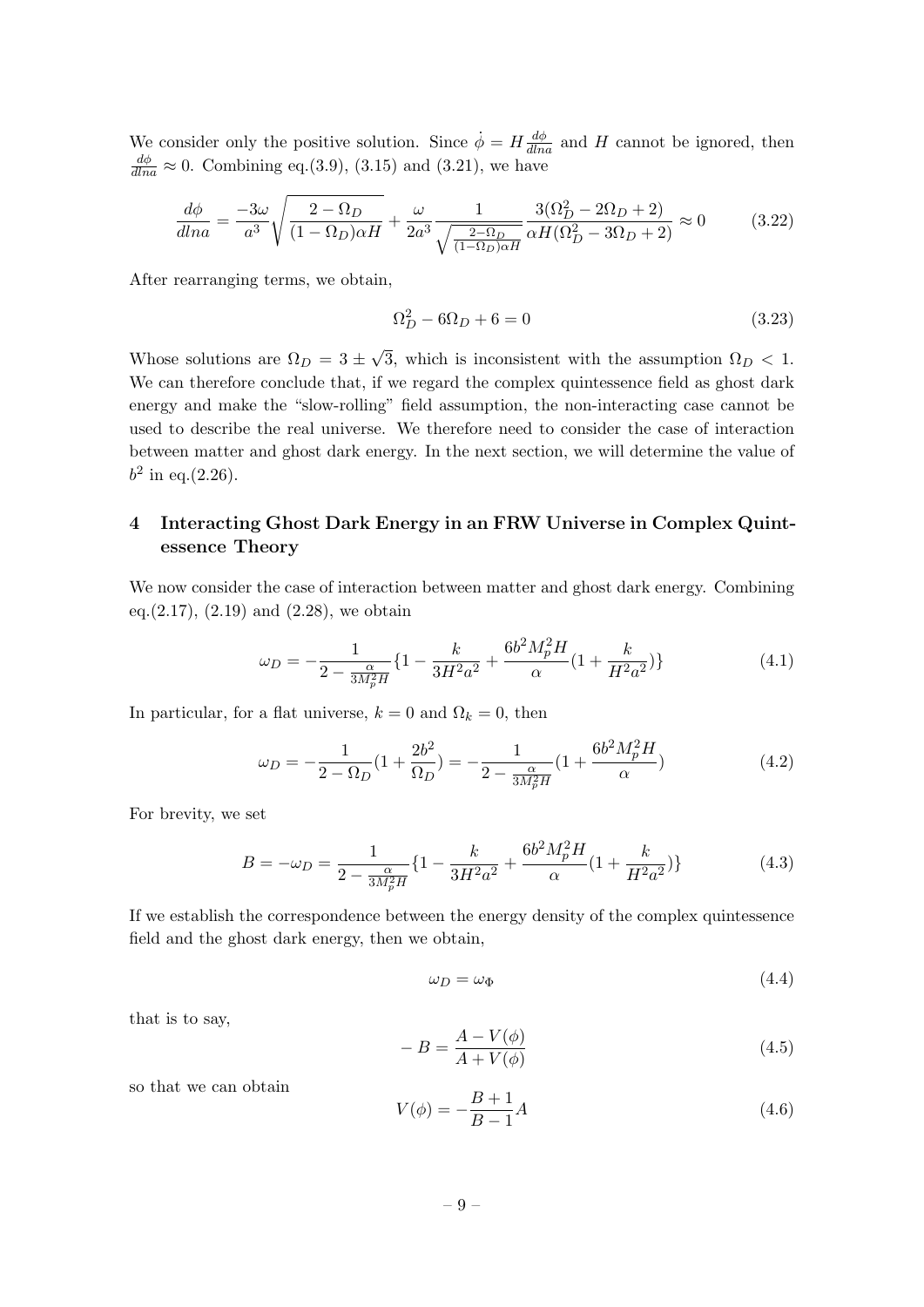Combining eq. $(3.3)$  and  $(4.6)$ , we have

$$
-\frac{B+1}{B-1}A = \alpha H - A\tag{4.7}
$$

therefore

$$
H = -\frac{2}{\alpha} \frac{1}{B - 1} A = \frac{2}{\alpha} \frac{1}{\omega_D + 1} A
$$
 (4.8)

In order to be self-consistent, B must be smaller than 1, i.e.,

$$
\frac{1}{2 - \Omega_D} \{ 1 - \frac{k}{3H^2 a^2} + \frac{2b^2}{\Omega_D} (1 + \frac{k}{H^2 a^2}) \} < 1 \tag{4.9}
$$

To ensure the required accelerated expansion of the universe, based on eq.(2.7) we have,

$$
\rho_m < 2(V(\phi) - (\dot{\phi}^2 + \phi^2 \dot{\theta}^2)) = 2V(\phi) - 4A \tag{4.10}
$$

Considering eq.(3.3), we have,

$$
\rho_m < 2V(\phi) - 4A = 6V(\phi) - 4\alpha H \tag{4.11}
$$

therefore

$$
V(\phi) > \frac{2}{3}\alpha H\tag{4.12}
$$

Combining eq.(3.3) and (4.12), we have as the constraint for  $V(\phi)$ ,

$$
\frac{2}{3}\alpha H < V(\phi) < \alpha H\tag{4.13}
$$

We will now perform the  $\omega - \omega'$  analysis for interacting case in flat space  $k = 0$ . Considering eq. $(2.28)$ , we have

$$
\omega_D = -\frac{1}{2 - \Omega_D} (1 + \frac{2b^2}{\Omega_D})
$$
\n(4.14)

So that

$$
\omega'_{D} = \frac{\frac{2b^2}{\Omega_D^2} \Omega'_D (2 - \Omega_D) - \Omega'_D (1 + \frac{2b^2}{\Omega_D})}{(2 - \Omega_D)^2} \tag{4.15}
$$

where  $\prime$  denotes the derivative with respect to lna. Based on ref.[31], we have

$$
\frac{d\Omega_D}{dlna} = \frac{3}{2} \left[ 1 - \frac{\Omega_D}{2 - \Omega_D} \left( 1 + \frac{2b^2}{\Omega_D} \right) \right]
$$
\n(4.16)

Therefore,

$$
\omega'_{D} = \frac{\left[1 - \frac{\Omega_D}{2 - \Omega_D} \left(1 + \frac{2b^2}{\Omega_D}\right)\right] \left(\frac{6b^2}{\Omega_D} - \frac{3}{2}\Omega_D - 6b^2\right)}{(2 - \Omega_D)^2} \tag{4.17}
$$

In particular, when  $b^2 = 0$ , eq.(4.13) becomes eq.(3.12). Figure 3 shows the evolution of  $\omega - \omega'$  for different values of  $b^2$ . Here we have taken  $\Omega_D = 0.73$ .[31] From figure 3, we conclude that for the interacting case, there exists a "overlapping" region in which a single value of  $\omega_D$  corresponds to two possible values of  $\omega'_D$ . In particular, the width of the region becomes narrower with the increasing of  $b^2$ . In contrast to this, for the non-interacting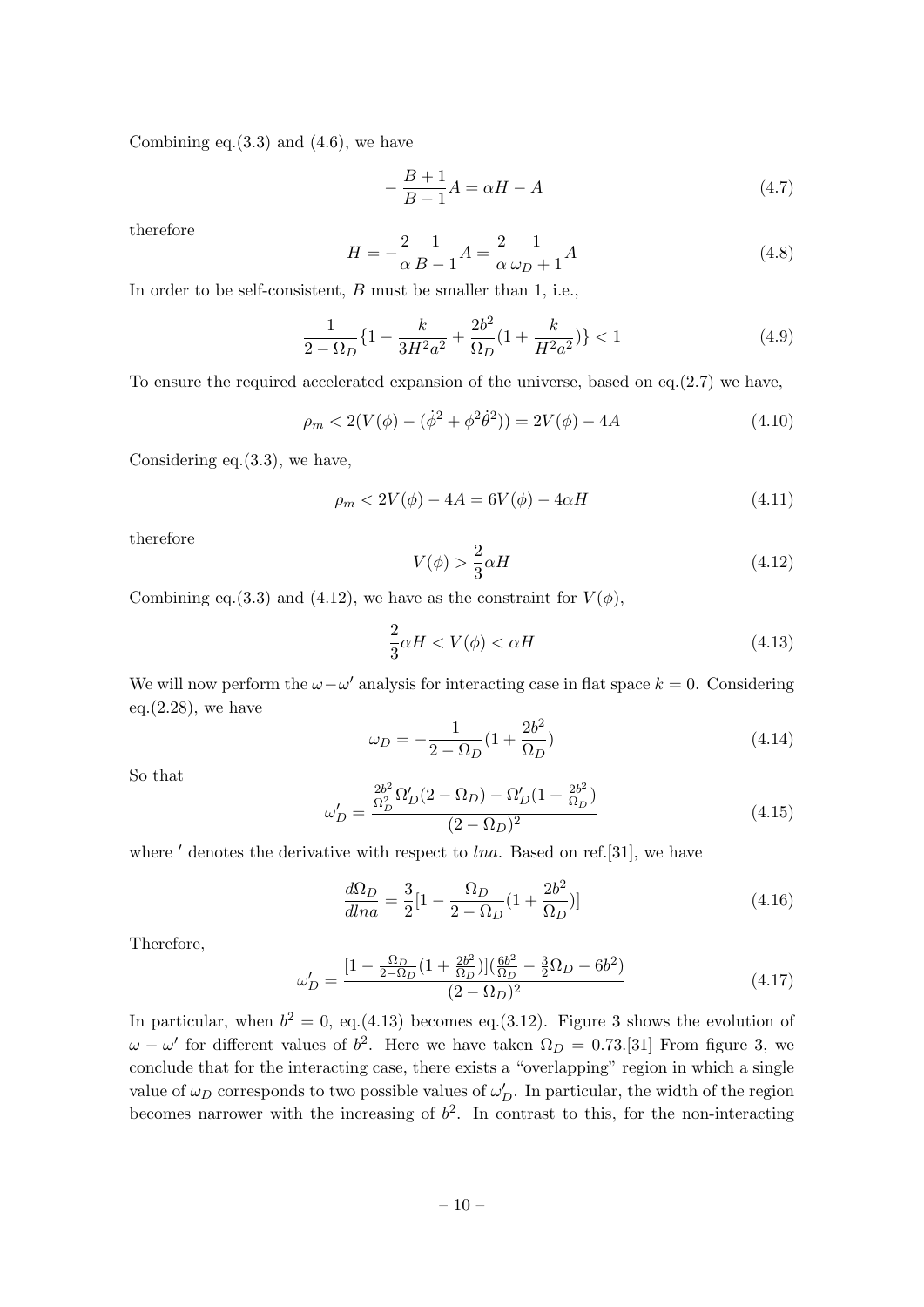

**Figure 3**. Evolution trajectories of  $\omega_D - \omega'_D$  for different values of  $b^2$ . The red line corresponds to  $b^2 = 0.04$ , the green line to  $b^2 = 0.08$ , the blue line to  $b^2 = 0.12$  and the black line to  $b^2 = 0$ .

case, there is no "overlapping" region at all. This result is different from that in an agegraphic dark energy model.[36] In fact, the  $\omega - \omega'$  analysis is a useful dynamic analysis for discriminating different dark energy models.[36]

Continuing with the above, we can also determine the stability of this model for the interacting case. Using a similar calculation, we obtain,

$$
\frac{dH}{da} = -\frac{\alpha}{2a\Omega_D M_p^2} [1 - \frac{\Omega_D}{2 - \Omega_D} (1 + \frac{2b^2}{\Omega_D})] \tag{4.18}
$$

$$
\frac{d\rho_D}{da} = \frac{\alpha^2 a}{2\Omega_D M_p^2} [1 - \frac{\Omega_D}{2 - \Omega_D} (1 + \frac{2b^2}{\Omega_D})] \tag{4.19}
$$

and

$$
\frac{dp_D}{da} = -\frac{1}{(2 - \Omega_D)^2} \frac{3}{2} \Omega_D a \rho_D (\frac{4b^2}{\Omega_D^2} - \frac{4b^2}{\Omega_D} - 1)[1 - \frac{\Omega_D}{2 - \Omega_D} (1 + \frac{2b^2}{\Omega_D})]
$$

$$
-\frac{1}{2 - \Omega_D} (1 + \frac{2b^2}{\Omega_D}) \frac{\alpha^2 a}{2\Omega_D M_p^2} [1 - \frac{\Omega_D}{2 - \Omega_D} (1 + \frac{2b^2}{\Omega_D})]
$$
(4.20)

The square of the velocity of sound can then be obtained as,

$$
v_s^2 \equiv dp_D/d\rho_D = \frac{2\Omega_D^2 - 2\Omega_D + 6b^2\Omega_D - 8b^2}{\Omega_D(2 - \Omega_D)^2}
$$
(4.21)

For the model to be stable, then  $v_s^2$  must be larger than zero. This means that  $\Omega_D$  is larger than  $\frac{4}{3}$ , which is impossible. We can therefore conclude that for the interacting case, the model is still unstable and cannot conclude that a ghost dark energy dominated universe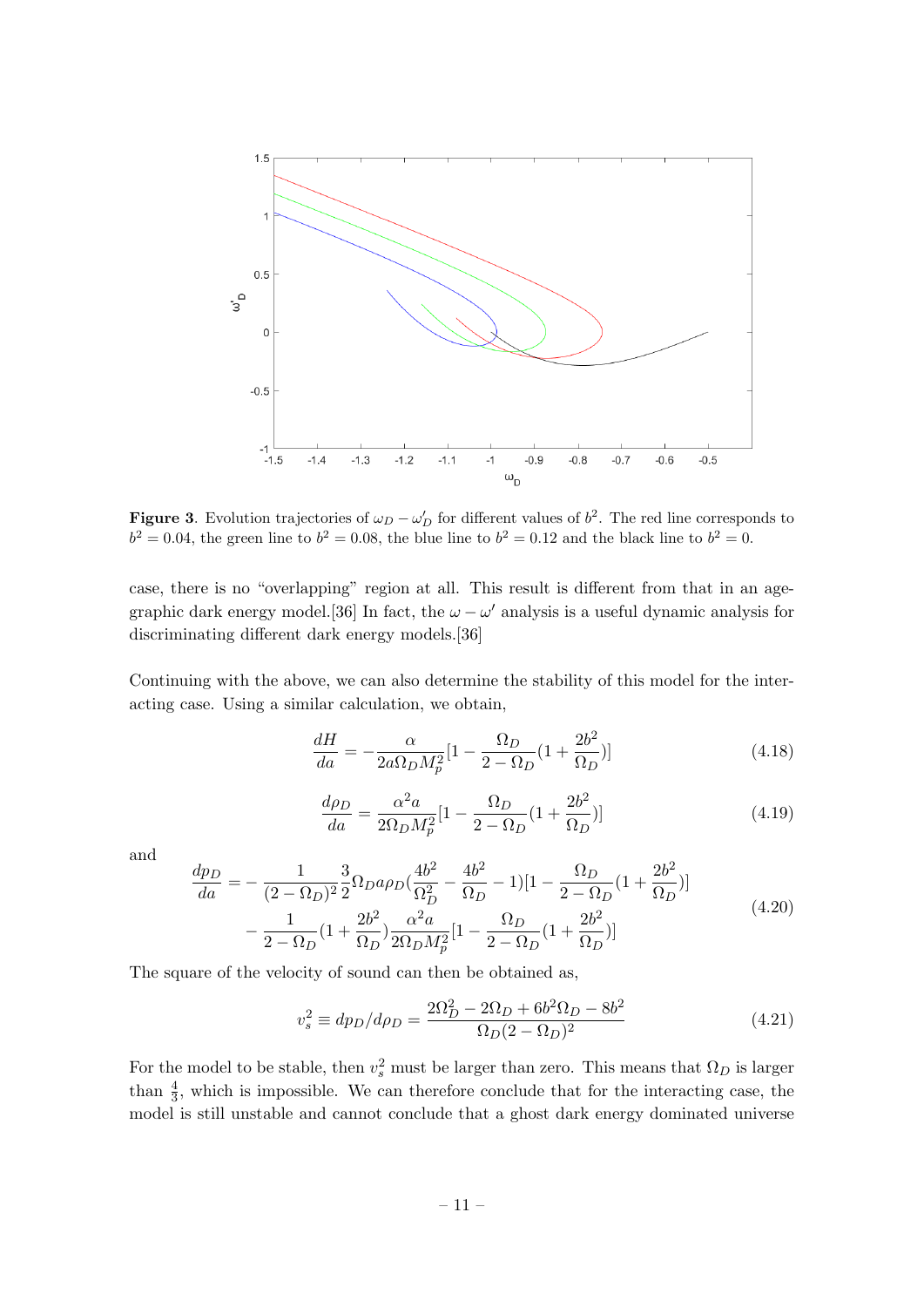will be the future is the fate of the real universe. Figure 4 shows the evolution of  $v_s^2$  against  $\Omega_D$  for different  $b^2$ . Further details of the stability analysis can be found in ref.[32].



**Figure 4.** Evolution of the speed of sound squared  $v_s^2$  versus  $\Omega_D$  for different values of  $b^2$ . The red line corresponds to  $b^2 = 0.04$ , the green line to  $b^2 = 0.08$  and the blue line to  $b^2 = 0.12$ .

The above  $\omega - \omega'$  analysis and stability analysis yield the same results with a real quintessence scalar field, since the two analyses only involve the ghost dark energy model and do include the effect of the complex part of quintessence. We will now consider the effect of the complex part of the quintessence field for the interacting case. As mentioned above, we only consider the effect of a "slow-rolling" field.

As for the interacting case in flat space, we can then obtain

$$
\alpha H \frac{\Omega_D (1 - \Omega_D) - 2b^2}{\Omega_D (2 - \Omega_D)} \approx \frac{\omega^2}{a^6 \phi^2}
$$
\n(4.22)

Therefore, we have

$$
\phi = \frac{\omega}{a^3} \sqrt{\frac{\Omega_D (2 - \Omega_D)}{\Omega_D (1 - \Omega_D) - 2b^2} \frac{1}{\alpha H}}
$$
\n(4.23)

If we require  $\frac{d\phi}{dln a} \approx 0$ , then we obtain

$$
0 \approx -6\Omega_D(2 - \Omega_D)[\Omega_D(1 - \Omega_D) - 2b^2]
$$
  
+ 
$$
[3 - \frac{3\Omega_D}{2 - \Omega_D}(1 + \frac{2b^2}{\Omega_D}) - 3\Omega_D + \frac{3\Omega_D^2}{2 - \Omega_D}(1 + \frac{2b^2}{\Omega_D})][\Omega_D(1 - \Omega_D) - 2b^2]\Omega_D
$$
  
- 
$$
(2 - \Omega_D)[\frac{3}{2}\Omega_D - \frac{3}{2}\frac{\Omega_D^2}{2 - \Omega_D}(1 + \frac{2b^2}{\Omega_D}) - 3\Omega_D^2 + \frac{3\Omega_D^3}{2 - \Omega_D}(1 + \frac{2b^2}{\Omega_D})]
$$
  
+ 
$$
\frac{3}{2}\Omega_D[\Omega_D(1 - \Omega_D) - 2b^2][2 - \Omega_D - \Omega_D(1 + \frac{2b^2}{\Omega_D})]
$$
(4.24)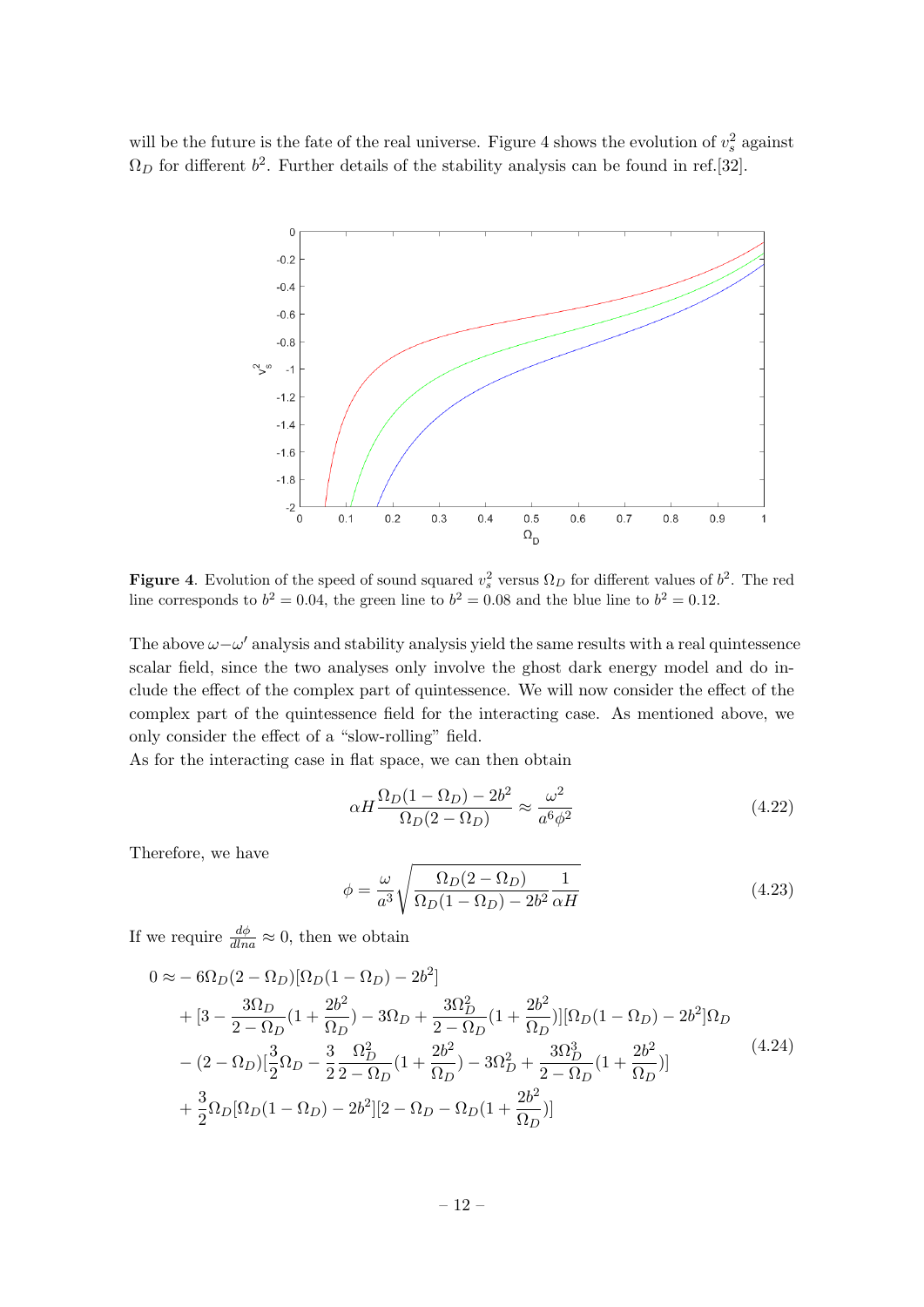If we take the present  $\Omega_D = 0.73$  [31] and insert this value in eq.(4.24), we have

$$
6.2424b4 + 8.0893b2 - 0.7317 = 0
$$
\n(4.25)

from which it follows that the only reasonable solution for  $b^2$ , is  $b^2 = 0.0849$ . This numerical result for  $b^2$  is consistent with the observational result of  $b^2$  [31]. In ref. [31], the observational result is  $b^2 = 0.09$ . However, in the previous research, people only considered the real part of quintessence field so that  $b<sup>2</sup>$  was a free parameter in this model and could only be determined by observation. In this article, we consider the effect of the complex part of the quintessence field. We find that the non-interacting case cannot describe the real universe and an interaction between matter and dark energy must be added. In fact, eq.(4.24) defines the relationship between  $\Omega_D$  and  $b^2$ . Therefore,  $\Omega_D$  cannot be an arbitrary value between 0 and 1. Its value must instead ensure the existence of a positive solution of eq.(4.24) for  $b^2$ .

#### <span id="page-13-0"></span>5 Summary and Discussion

To address the problem of accounting for the accelerated expansion of the universe and due to an absence of knowledge in this domain, theoretical cosmologists have considered a variety of dark matter candidates to explain this phenomenon. The ghost dark matter (GDE) model which was proposed by F.R. Urban and A. R. Zhitnitsky [19] as well as N. Ohta [20] has been studied in several papers [27,31,32]. Without introducing further unknown degrees of freedom, this model predicts cosmic expansion based on dark energy with a correct magnitude.

Most previous papers focused on the effects of dark energy using different real scalar field theories, such as quintessence [9], K-essence [10], tachyon [11] etc. However, only a few studies have investigated the possibility of using an approach based on complex scalar fields. Gu and Hwang [30] pointed out the possibility of using complex scalar fields for quintessence as a way of explaining the acceleration of the universe. Complex scalar fields are already known to play an important role in elementary particle physics such as in the mass generation mechanism (Higgs mechanism). The physics of complex fields therefore deserves attention as a way of constructing practical models of our universe.

In this paper, we have used the ghost model of interacting dark energy to obtain the equation of state for the ghost energy density in an FRW universe in complex quintessence theory. We have derived the potential and studied the dynamics of the scalar field that describe complex quintessence cosmology. In section 3, we performed the  $\omega - \omega'$  analysis and the stability analysis for the non-interacting case and found that the basic conclusion is the same as for the real model. Taking into account the effect of the complex part and regarding the real part of the quintessence field as a "slow-rolling" field, we concluded that the non-interacting model cannot describe the real universe since this will lead to  $\Omega_D > 1$ . In section 4, we performed the  $\omega - \omega'$  analysis and the stability analysis for the interacting case, which lead to the same result as for the real model. Considering the contribution of the complex part of quintessence, regarding the real part as a "slow-rolling" field and taking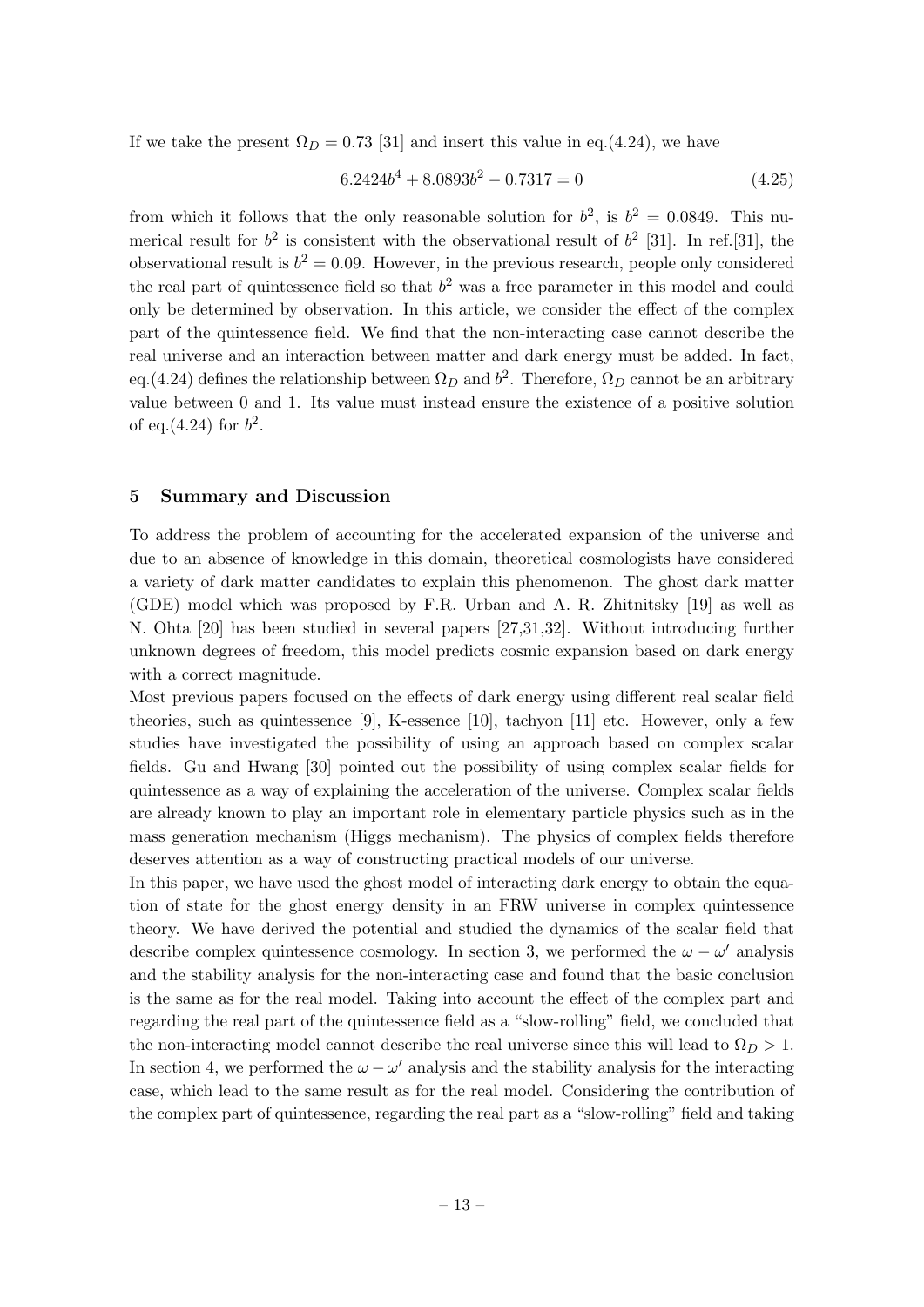the value of  $\Omega_D = 0.73$  we determined the value of  $b^2 = 0.0849$ , which is consistent with the observational data value  $b^2 = 0.09$ .[31] In the real model,  $\Omega_D$  and  $b^2$  are independent parameters, whereas in the complex model, we found an interrelationship between these two parameters.

Future work can be directed along at least four lines of further research. Firstly, we can establish the correspondence between the complex quintessence field and other dark energy scenarios. In fact, since the ghost dark energy model is unstable, a future universe dominated by ghost dark energy cannot be the fate of the real universe. In subsequent work, we intend to correlate the complex quintessence model and the holographic dark energy model as well as compare these results with the ghost dark energy model. Secondly, we can generalize real scalar-tensor field theories, such as the Brans-Dicke theory to complex versions and then consider dark energy models in generalized scalar-tensor field theory. Thirdly, we can combine complex scalar field theory with elementary particle physics theory to help us build practical models of the universe. Finally, we need to consider how to ensure compatibility of these results with fundamental theories, such as string theory and loop quantum gravity. There is therefore great potential for development of this work in the future.

#### References

- [1] A. G. Riess et al., *Astron. J.* **116** (1998) 1009.
- [2] S. Perlmutter et al., Astron. J. 517 (1999) 565.
- [3] P. Astier et al., Astron. Astrophys., 447 (2006) 31.
- [4] K. Abazajian et al., Astron. J. 128 (2004) 502.
- [5] K. Abazajian et al., Astron. J. 129 (2005) 1755.
- [6] D. N. Spergel et al., Astrophys. J. Suppl., 148 (2003) 175.
- [7] V. Sahni and A. A. Starobinsky, Int. J. Mod. Phys. D 9 (2000) 373.
- [8] P. J. E. Peebles and B. Ratra, Rev. Mod. Phys. 75 (2003) 559.
- [9] P. J. E. Peebles and B. Ratra, Astrophys. J., 325 (1988) L17; B. Ratra and P. J. E. Peebles, Phys. Rev. D, 37 (1988) 3406; C. Wetterich, Nucl. Phys. B, 302 (1988) 668; J. A. Frieman, C. T. Hill, A. Stebbins and I. Waga, Phys. Rev. Lett., 75 (1995) 2077; M. S. Turner and M. J. White, Phys. Rev. D, 56 (1997) 4439; R. R. Caldwell, R. Dave and P. J. Steinhardt, Phys. Rev. Lett., 80 (1998) 1582
- [10] C. Armendariz-Picon, V. F. Mukhanov and P. J. Steinhardt, Phys. Rev. Lett., 85 (2000) 4438; C. Armendariz-Picon, V. F. Mukhanov and P. J. Steinhardt, Phys. Rev. D, 63 (2001) 103510
- [11] R. R. Caldwell, *Phys. Lett. B* **545** (2002) 23; R. R. Caldwell, M. Kamionkowski and N. N. Weinberg, Phys. Rev. Lett. 91 (2003) 071301; R. S. Nojiri and S. D. Odintsov, Phys. Lett. B 562 (2003) 147; R. S. Nojiri and S. D. Odintsov, Phys. Lett., B 565 (2003)1